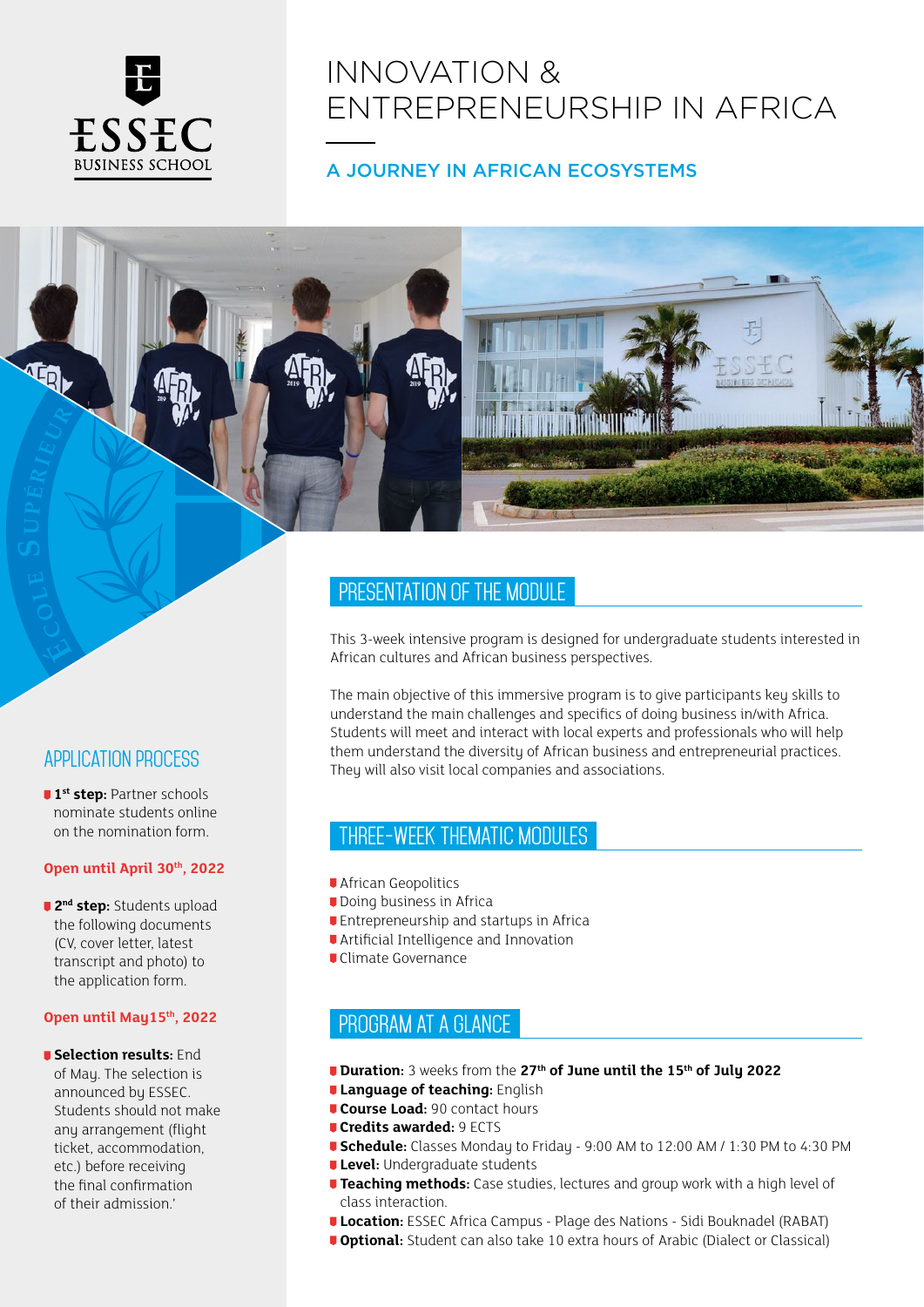### **Overview of some courses taught in the program**

| <b>TEAM-BUILDING &amp;</b>                                            | During this workshop, participants will get to know each other in a meaningful way in order to create a group cohesion. They                                                                                                                                                                                                                                                                                                                            |
|-----------------------------------------------------------------------|---------------------------------------------------------------------------------------------------------------------------------------------------------------------------------------------------------------------------------------------------------------------------------------------------------------------------------------------------------------------------------------------------------------------------------------------------------|
| <b>WELCOME PACK OF THE</b>                                            | will also acquire a survival kit that will provide them with the essentials of conversing in Darija, the Moroccan dialect and                                                                                                                                                                                                                                                                                                                           |
| <b>MOROCCAN CULTURE</b>                                               | cultural skills.                                                                                                                                                                                                                                                                                                                                                                                                                                        |
| <b>INTEGRATION TREK</b>                                               | During the integration trek, students will spend 3 days in a bivouac camp with other ESSEC's students. The trek is punctuated                                                                                                                                                                                                                                                                                                                           |
| <b>INTERCULTURAL</b>                                                  | by periods of reflective hikes in the morning, and group workshops about cultural management in the afternoons in which                                                                                                                                                                                                                                                                                                                                 |
| <b>MANAGEMENT</b>                                                     | the students will learn to identify situations where culture needs to be considered in an African context.                                                                                                                                                                                                                                                                                                                                              |
| <b>ENTREPRENEURSHIP</b><br><b>&amp; STARTUP IN</b><br>AFRICA (3 ECTS) | The purpose of this course is to introduce participants to entrepreneurship and innovation. Though it is a global<br>phenomenon, students should grasp the cultural and regional differences especially in an African context: it's not Africa<br>but Africas. This module is based on presentations, case studies, experience sharing sessions with entrepreneurs and a<br>entrepreneurial group project.                                              |
| <b>AFRICAN</b>                                                        | The objective of this course is to discuss and understand key elements of world politics and the dissemination of power                                                                                                                                                                                                                                                                                                                                 |
| <b>GEOPOLITICS</b>                                                    | between nations. It will mainly highlight the role and importance of Africa in the process of globalization. This course will be                                                                                                                                                                                                                                                                                                                        |
| $(2$ ECTS)                                                            | based on active participation and continuous discussion with the students.                                                                                                                                                                                                                                                                                                                                                                              |
| <b>DOING BUSINESS</b>                                                 | This course will focus on identifying and discussing the economical contexts and challenges of doing business in Africa.                                                                                                                                                                                                                                                                                                                                |
| <b>IN AFRICA</b>                                                      | Though the African continent offers huge opportunities, it presents many disparities especially on the fiscal and legal                                                                                                                                                                                                                                                                                                                                 |
| $(2$ ECTS)                                                            | frameworks, without forgetting the unwitten rules that are crucial to understanding the business climate in African countries.                                                                                                                                                                                                                                                                                                                          |
| <b>GENERATION</b><br><b>AFRICA</b>                                    | An interactive and gamified online platform/course that mixes academic and experimental dimensions of doing business in<br>different regions of Africa. You'll meet and discuss with experts, business leaders and cultural representatives to give you an<br>understanding of the region beyond just doing business. Most sessions will take place on Zoom but there will also be one or<br>two talks on campus.                                       |
| <b>CLIMATE</b><br><b>GOVERNANCE</b>                                   | Climate has become one of the defining strategic global issues of the 21 <sup>st</sup> century. From radical environmentalists to climate<br>skeptics to proponents of green capitalism, each actor has a different perception of what the problem is, and on how to solve<br>it. This course, with a focus on Africa, will discuss how nation states and international organizations try to tackle and govern<br>this complex intergenerational issue. |
| <b>ARTIFICIAL</b><br><b>INTELLIGENCE</b>                              | Artificial intelligence, everyone talks about it but who knows how to seize all the opportunities it offers. This course will<br>enable students to understand the major challenges of AI for the development of new use cases, new businesses and start-<br>ups or simply for general interest.                                                                                                                                                        |

# **SCHEDULE**

| 27                                                                            | Monday,<br><b>June</b> | 28                                                                 | Tuesday,<br><b>June</b> | 29                                                                                            | Wednesday,<br>June | 30                                                                                      | Thursday,<br>June | $1-2$                                                        | Frid, Sat<br>July          |
|-------------------------------------------------------------------------------|------------------------|--------------------------------------------------------------------|-------------------------|-----------------------------------------------------------------------------------------------|--------------------|-----------------------------------------------------------------------------------------|-------------------|--------------------------------------------------------------|----------------------------|
| Welcome meeting<br>Team Building and<br>'Welcome' pack of<br>moroccan culture |                        | African Geopolitics                                                |                         | African Geopolitics                                                                           |                    | <b>Integration Trek</b><br>Intercultural<br>Management                                  |                   | Integration Trek<br>Intercultural<br>Management              |                            |
| 4                                                                             | Monday,<br>July        | $\overline{5}$                                                     | Tuesday,<br><b>July</b> | 6                                                                                             | Wednesday,<br>July |                                                                                         | Thursday,<br>July | 8                                                            | Friday,<br><b>July</b>     |
| Doing Business<br>In africa                                                   |                        | Doing Business<br>In africa                                        |                         | Entrepreneurship<br>& innovation<br>in Africa<br>PM.: Learning exp.<br>Casablanca, city trip. |                    | Entrepreneurship<br>& innovation<br>in Africa<br>Learning exp. Incubator<br>Casablanca. |                   | Entrepreneurshup<br>& innovation<br>in Africa                |                            |
| 11                                                                            | Monday,<br>July        | 12                                                                 | Tuesday,<br>July        | 13                                                                                            | Wednesday,<br>July | 14                                                                                      | Thursday,<br>July | 15                                                           | Friday,<br><b>JulyJune</b> |
| Public holiday                                                                |                        | <b>Generation Africa</b><br>Artificial intelligence<br>& inovation |                         | Artificial intelligence<br>& inovation                                                        |                    | Climate<br>Governance                                                                   |                   | Generation<br>Africa<br>PROJECT PITCH<br>& Farewell cocktail |                            |

*This is a tentative program schedule. ESSEC reserves the right to make changes to the program.*